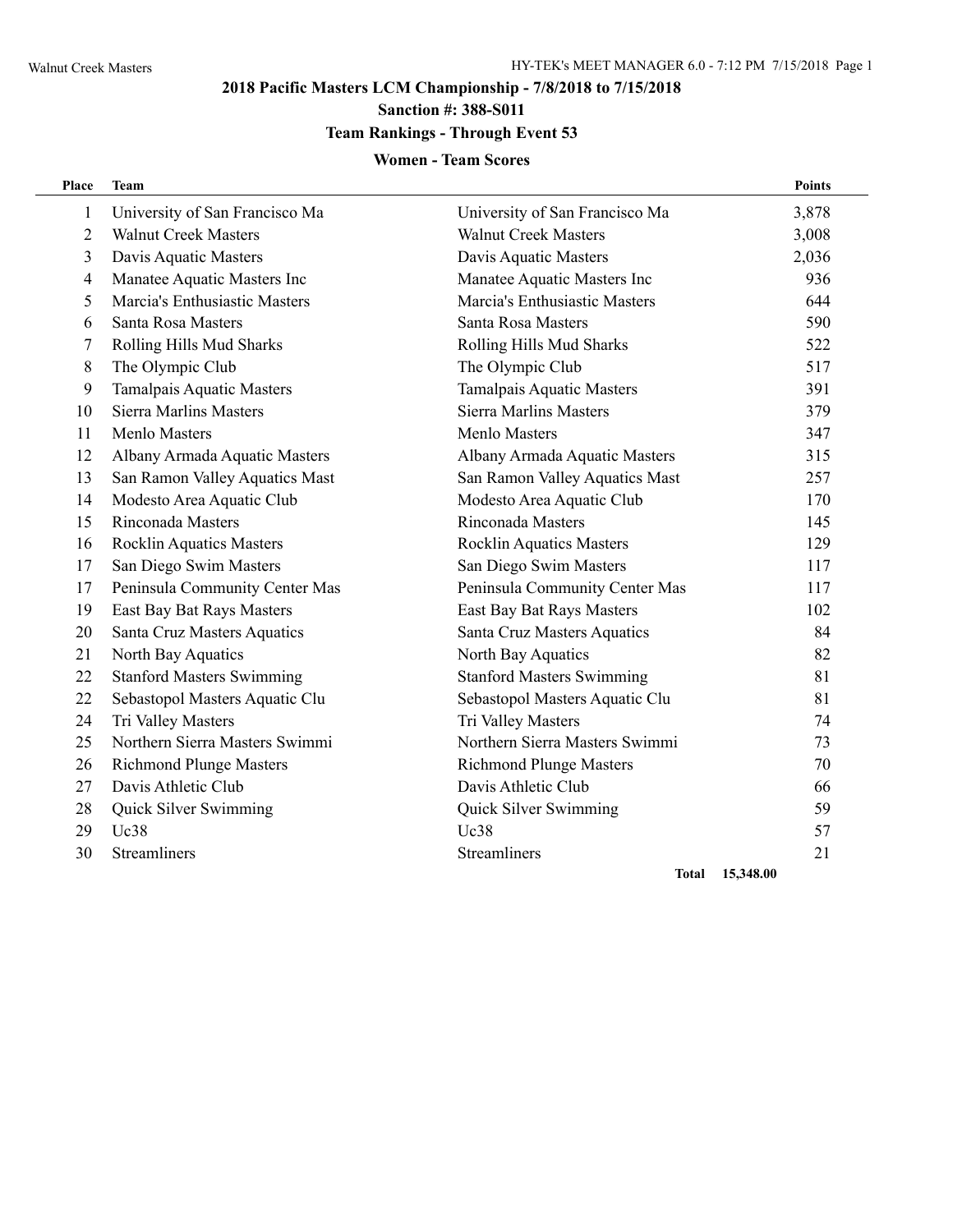L.

# **2018 Pacific Masters LCM Championship - 7/8/2018 to 7/15/2018**

# **Sanction #: 388-S011**

### **Team Rankings - Through Event 53**

#### **Men - Team Scores**

| Place          | <b>Team</b>                      |                                  | <b>Points</b> |
|----------------|----------------------------------|----------------------------------|---------------|
| $\mathbf{1}$   | University of San Francisco Ma   | University of San Francisco Ma   | 4,443         |
| $\overline{2}$ | <b>Walnut Creek Masters</b>      | <b>Walnut Creek Masters</b>      | 3,127         |
| 3              | Davis Aquatic Masters            | Davis Aquatic Masters            | 1,328         |
| 4              | Rolling Hills Mud Sharks         | Rolling Hills Mud Sharks         | 950.50        |
| 5              | Marcia's Enthusiastic Masters    | Marcia's Enthusiastic Masters    | 899           |
| 6              | Manatee Aquatic Masters Inc      | Manatee Aquatic Masters Inc      | 748.50        |
| 7              | The Olympic Club                 | The Olympic Club                 | 707           |
| 8              | Uc38                             | <b>Uc38</b>                      | 638           |
| 9              | Tamalpais Aquatic Masters        | Tamalpais Aquatic Masters        | 514           |
| 10             | Cal Maritime Academy Masters     | Cal Maritime Academy Masters     | 477           |
| 11             | <b>Stanford Masters Swimming</b> | <b>Stanford Masters Swimming</b> | 359           |
| 12             | <b>Mountain View Masters</b>     | <b>Mountain View Masters</b>     | 297           |
| 13             | San Francisco Tsunami Masters    | San Francisco Tsunami Masters    | 290           |
| 14             | <b>Menlo Masters</b>             | Menlo Masters                    | 268           |
| 15             | San Mateo Masters                | San Mateo Masters                | 257           |
| 16             | Santa Rosa Masters               | Santa Rosa Masters               | 214           |
| 17             | Peninsula Community Center Mas   | Peninsula Community Center Mas   | 157           |
| 18             | <b>Temescal Aquatic Masters</b>  | <b>Temescal Aquatic Masters</b>  | 153           |
| 19             | Modesto Area Aquatic Club        | Modesto Area Aquatic Club        | 138           |
| 20             | Oregon Masters                   | Oregon Masters                   | 137           |
| 21             | <b>Richmond Plunge Masters</b>   | <b>Richmond Plunge Masters</b>   | 130           |
| 22             | Orinda Aquatic Masters           | Orinda Aquatic Masters           | 118           |
| 23             | Santa Clara Swim Club Masters    | Santa Clara Swim Club Masters    | 113           |
| 24             | Tuolumne County Aquatic Master   | Tuolumne County Aquatic Master   | 97            |
| 24             | Club Hot Tub                     | Club Hot Tub                     | 97            |
| 26             | Life Time Swim Pacific           | Life Time Swim Pacific           | 77            |
| 27             | Tri Valley Masters               | Tri Valley Masters               | 75            |
| 28             | Sebastopol Masters Aquatic Clu   | Sebastopol Masters Aquatic Clu   | 65            |
| 29             | Santa Cruz Masters Aquatics      | Santa Cruz Masters Aquatics      | 54            |
| 30             | Albany Armada Aquatic Masters    | Albany Armada Aquatic Masters    | 46            |
| 31             | Los Gatos Masters                | Los Gatos Masters                | 43            |
| 32             | East Bay Bat Rays Masters        | East Bay Bat Rays Masters        | 39            |
| 33             | Arizona Masters Swim Club Inc    | Arizona Masters Swim Club Inc    | 34            |
| 34             | Wildcat Alumni Masters           | Wildcat Alumni Masters           | 21            |
| 34             | Oakland Barracuda Masters        | <b>Oakland Barracuda Masters</b> | 21            |
| 36             | Jellies Aquatic Masters of Mon   | Jellies Aquatic Masters of Mon   | 19            |
| 37             | Illinois Masters                 | <b>Illinois Masters</b>          | 18            |
| 37             | San Ramon Valley Aquatics Mast   | San Ramon Valley Aquatics Mast   | 18            |
| 37             | Swim Fremont Glenmoor Gardens    | Swim Fremont Glenmoor Gardens    | 18            |
| 37             | Rinconada Masters                | Rinconada Masters                | 18            |
| 41             | Sierra Marlins Masters           | Sierra Marlins Masters           | 15            |
|                |                                  | Total 17,238.00                  |               |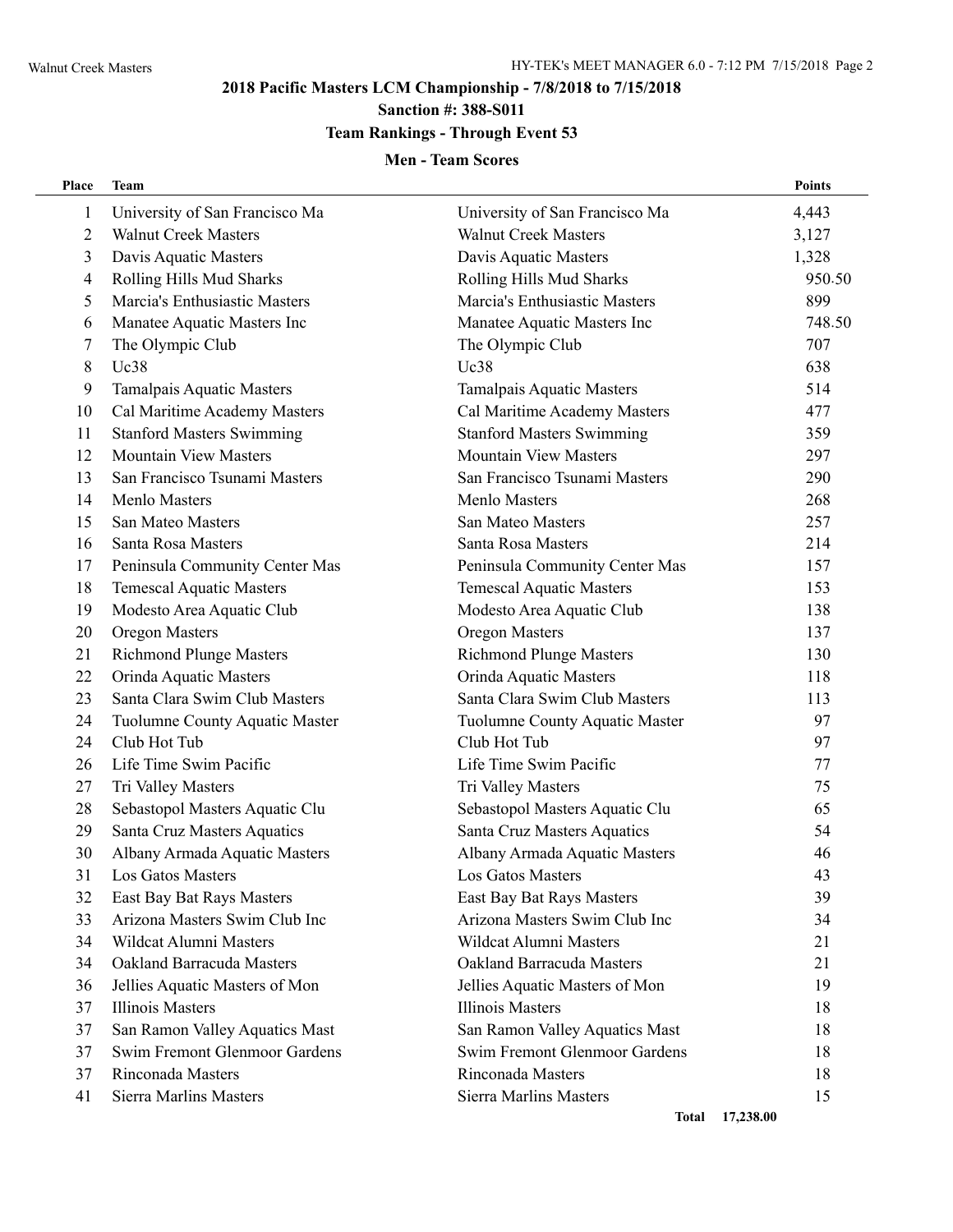### **2018 Pacific Masters LCM Championship - 7/8/2018 to 7/15/2018**

**Sanction #: 388-S011**

# **Team Rankings - Through Event 53**

#### **Combined Team Scores**

| Place          | <b>Team</b>                      |                                  | Points   |
|----------------|----------------------------------|----------------------------------|----------|
| 1              | University of San Francisco Ma   | University of San Francisco Ma   | 9,075    |
| $\overline{c}$ | <b>Walnut Creek Masters</b>      | <b>Walnut Creek Masters</b>      | 6,545    |
| 3              | Davis Aquatic Masters            | Davis Aquatic Masters            | 3,678    |
| 4              | Manatee Aquatic Masters Inc      | Manatee Aquatic Masters Inc      | 1,800.50 |
| 5              | Rolling Hills Mud Sharks         | Rolling Hills Mud Sharks         | 1,736.50 |
| 6              | Marcia's Enthusiastic Masters    | Marcia's Enthusiastic Masters    | 1,711    |
| 7              | The Olympic Club                 | The Olympic Club                 | 1,224    |
| 8              | Tamalpais Aquatic Masters        | Tamalpais Aquatic Masters        | 905      |
| 9              | Santa Rosa Masters               | Santa Rosa Masters               | 888      |
| 10             | Uc38                             | <b>Uc38</b>                      | 695      |
| 11             | Menlo Masters                    | Menlo Masters                    | 651      |
| 12             | Cal Maritime Academy Masters     | Cal Maritime Academy Masters     | 477      |
| 13             | <b>Stanford Masters Swimming</b> | <b>Stanford Masters Swimming</b> | 440      |
| 14             | <b>Sierra Marlins Masters</b>    | Sierra Marlins Masters           | 394      |
| 15             | Albany Armada Aquatic Masters    | Albany Armada Aquatic Masters    | 361      |
| 16             | Modesto Area Aquatic Club        | Modesto Area Aquatic Club        | 308      |
| 17             | <b>Mountain View Masters</b>     | <b>Mountain View Masters</b>     | 297      |
| 18             | San Francisco Tsunami Masters    | San Francisco Tsunami Masters    | 290      |
| 19             | San Ramon Valley Aquatics Mast   | San Ramon Valley Aquatics Mast   | 275      |
| 20             | Peninsula Community Center Mas   | Peninsula Community Center Mas   | 274      |
| 21             | San Mateo Masters                | San Mateo Masters                | 257      |
| 22             | <b>Richmond Plunge Masters</b>   | <b>Richmond Plunge Masters</b>   | 200      |
| 23             | Rinconada Masters                | Rinconada Masters                | 163      |
| 24             | <b>Temescal Aquatic Masters</b>  | <b>Temescal Aquatic Masters</b>  | 153      |
| 25             | Tri Valley Masters               | Tri Valley Masters               | 149      |
| 26             | Sebastopol Masters Aquatic Clu   | Sebastopol Masters Aquatic Clu   | 146      |
| 27             | East Bay Bat Rays Masters        | East Bay Bat Rays Masters        | 141      |
| 28             | Santa Cruz Masters Aquatics      | Santa Cruz Masters Aquatics      | 138      |
| 29             | Oregon Masters                   | Oregon Masters                   | 137      |
| 30             | Rocklin Aquatics Masters         | <b>Rocklin Aquatics Masters</b>  | 129      |
| 31             | Orinda Aquatic Masters           | Orinda Aquatic Masters           | 118      |
| 32             | San Diego Swim Masters           | San Diego Swim Masters           | 117      |
| 33             | Santa Clara Swim Club Masters    | Santa Clara Swim Club Masters    | 113      |
| 34             | Tuolumne County Aquatic Master   | Tuolumne County Aquatic Master   | 97       |
| 34             | Club Hot Tub                     | Club Hot Tub                     | 97       |
| 36             | North Bay Aquatics               | North Bay Aquatics               | 82       |
| 37             | Life Time Swim Pacific           | Life Time Swim Pacific           | 77       |
| 38             | Northern Sierra Masters Swimmi   | Northern Sierra Masters Swimmi   | 73       |
| 39             | Davis Athletic Club              | Davis Athletic Club              | 66       |
| 40             | Quick Silver Swimming            | Quick Silver Swimming            | 59       |
| 41             | Los Gatos Masters                | Los Gatos Masters                | 43       |
| 42             | Arizona Masters Swim Club Inc    | Arizona Masters Swim Club Inc    | 34       |
| 43             | Oakland Barracuda Masters        | <b>Oakland Barracuda Masters</b> | 21       |
| 43             | Wildcat Alumni Masters           | Wildcat Alumni Masters           | 21       |